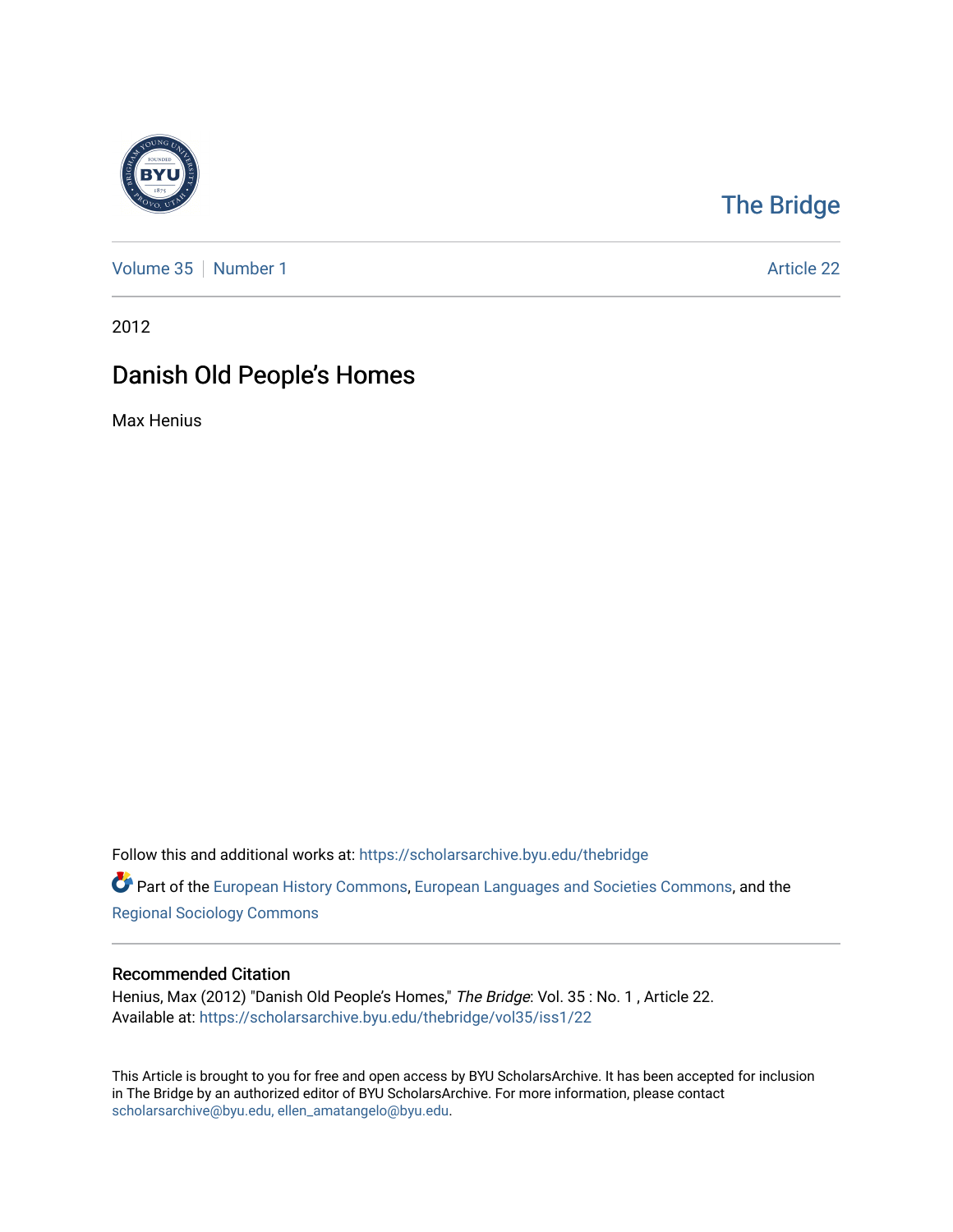## Danish Old People's Homes By Max Henius (Translated by Rudolf Jensen)

At present, two Danish Old People's Homes (beyond those discussed in the chapters on the two church synods) have been established in the United States—one in Brooklyn and one in Chicago, which is the oldest. On March 12, 1891, a small group of women gathered in Chicago and founded an organization with the goal of establishing a home for poor Danish women. Following ten years of dedicated work, they raised \$15,000 and planned to begin the Home's construction. An extra meeting was called, at which time it was voted to allow men to be members of the organization and as residents of the home.

In 1902 a property in Norwood Park, one of Chicago's most beautiful suburbs was purchased, the necessary construction begun, and in November 1902, the "Danish Old People's Home" opened. The Home had places for 18 residents plus additional places for the administration. The resident rooms filled immediately and the home has since, been filled to capacity.

Of the home's 18 rooms, four are rent-free. For the 14 paid rooms, the payment is a one-time payment – ages 60-65 pay \$300; 65-70 pay \$250; and over 70 pay \$200. The property's value is appraised at \$11,500, and in addition, the organization which administers the home, has a guaranteed fund of \$20,000. There are 300 members of the organization, who each pay an annual fee of \$3.00 per year.

The Old People's Home in Brooklyn is located in Borough Park in friendly and peaceful surroundings. It is governed by the welfare society, "Denmark," which was founded on April 13, 1903 with two delegates each from the following organizations—Dagmar, Stella, the Scandinavian Association of 1844, the Danish Brothers-in-Arms, DAMA, Dannevirke, and the Danish Athletic Club. These organizations agreed to hold a shared "People's Festival" and to donate the surplus money to a fund for beginning construction of the Danish Old People's Home. The first year's "People's Festival"